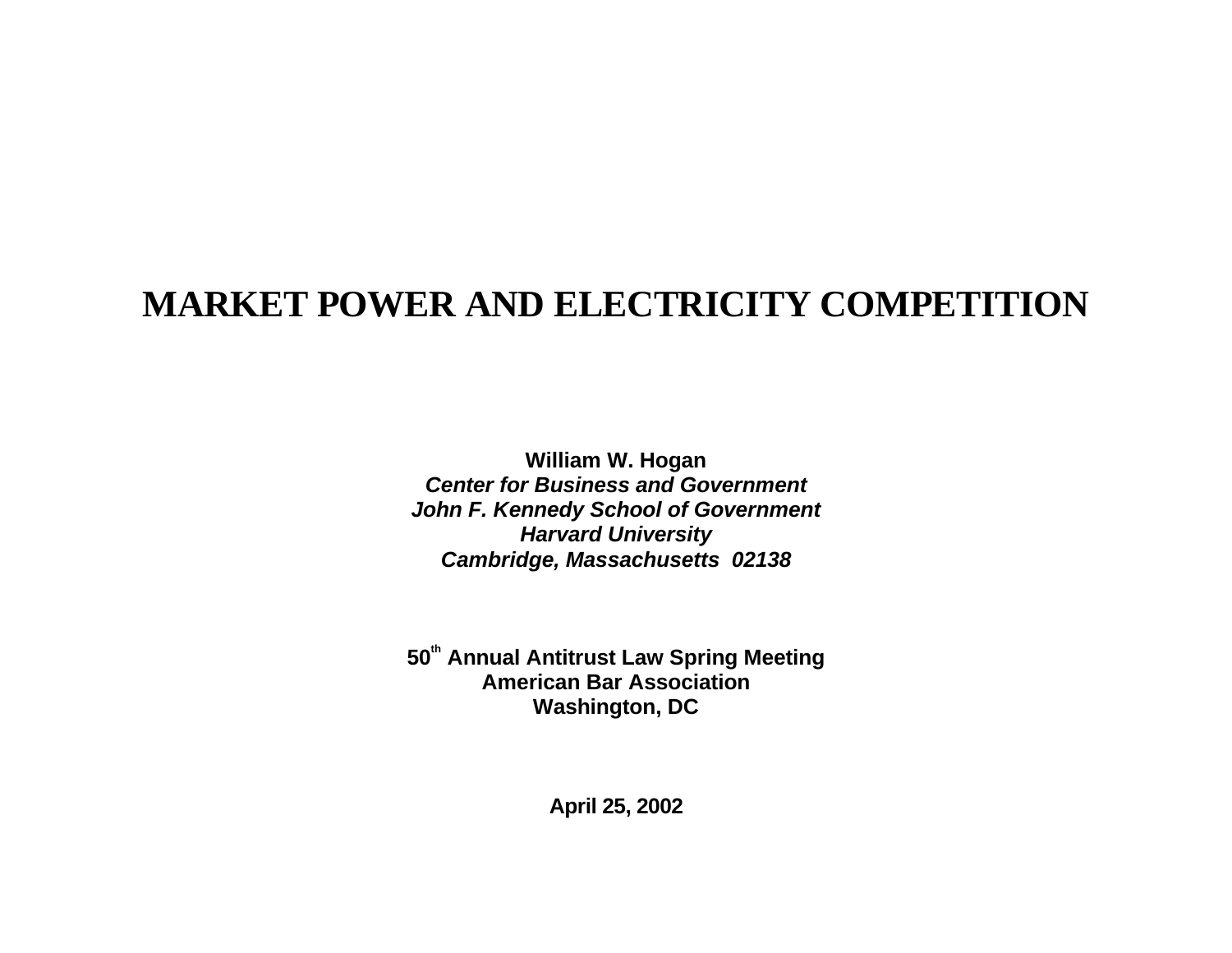**The fundamental assumption is that there is workable competition in generation and some services, but there is a continuing monopoly in the case of the wire businesses of transmission and distribution.**

The term "competition" means different things to different participants in the market:

- A (very) large number of generation suppliers.
- The ability to choose among suppliers at will.
- A (very) large number of customers.
- The ability to refuse customers at will.
- Non-discrimination and comparability.

The limiting assumptions of the competitive market include:

- A commodity business with no entry costs or barriers.
- Price-taking behavior by suppliers.
- Price-taking behavior by customers.
- Elimination of arbitrage opportunities under equilibrium according to the law of one price.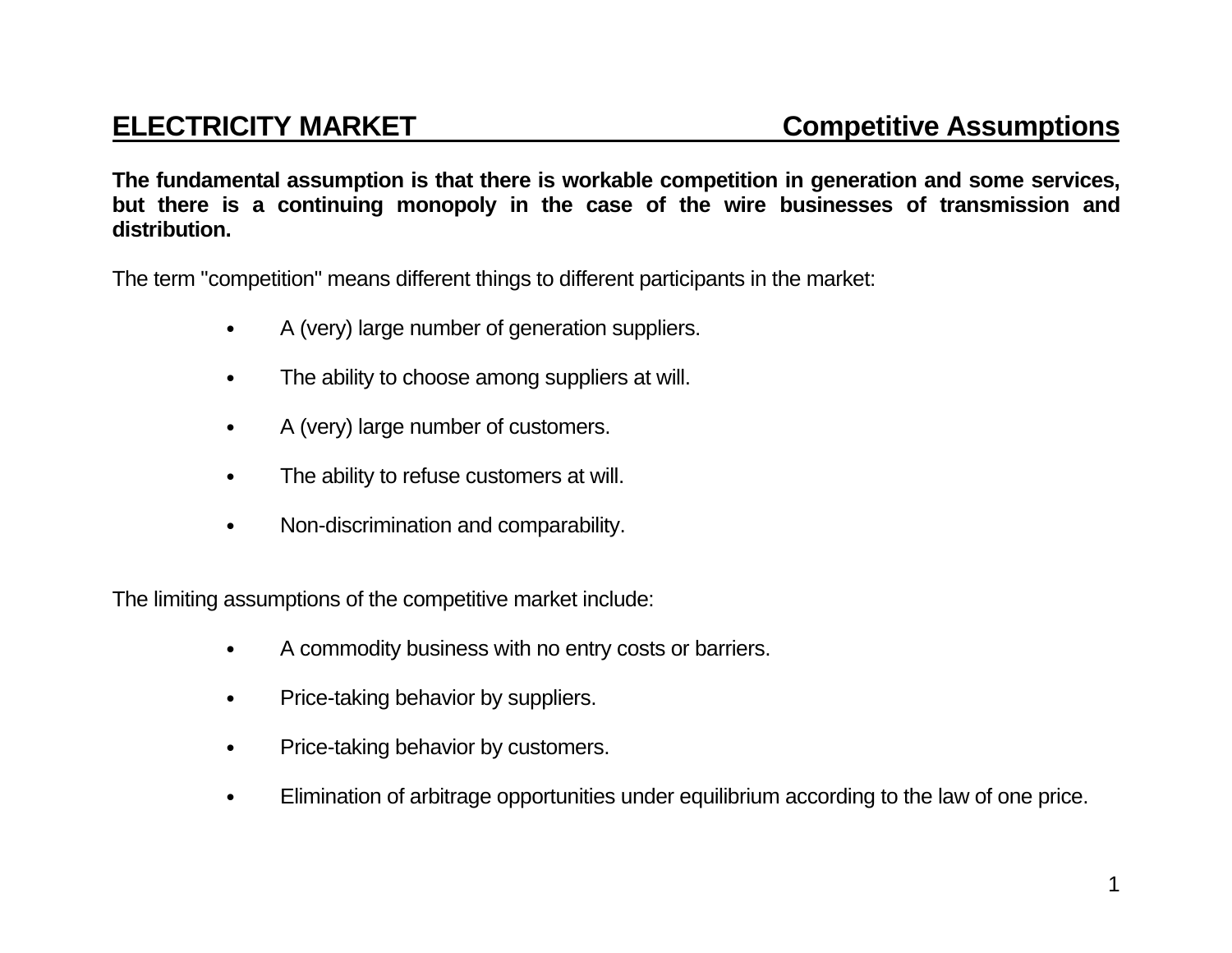## **Unfortunately, the limiting conditions of competition between and among generators and customers do not hold in practice. There are many approximations, and we hope for workable competition.**

The gap between the perfect and the real has many dimensions:

- Economic dispatch is always imperfect.
- System constraints are soft.
- Investments can be lumpy.
- Market participants seek price advantages.
- Energy and ancillary services can have dominant suppliers.
- Transmission constraints can produce pockets with high concentration.
- Conditions change quickly and prices can be volatile.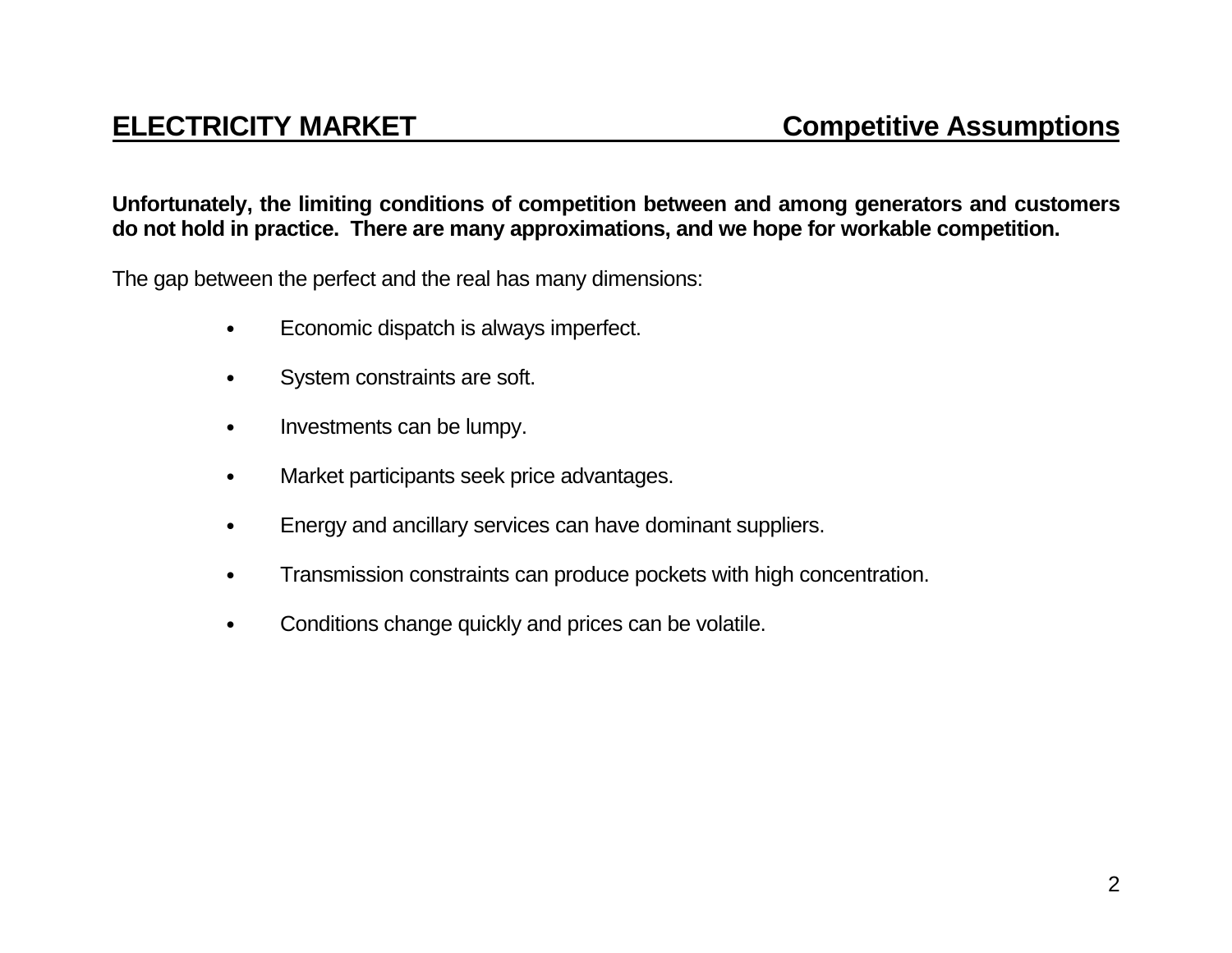**The conventional definition of market power addresses withholding some supply in order to profit from higher prices on the reduced output. This is the easy case.**



- Bids exceed marginal cost to set higher market clearing price.
- Output is below capacity and price exceeds marginal cost.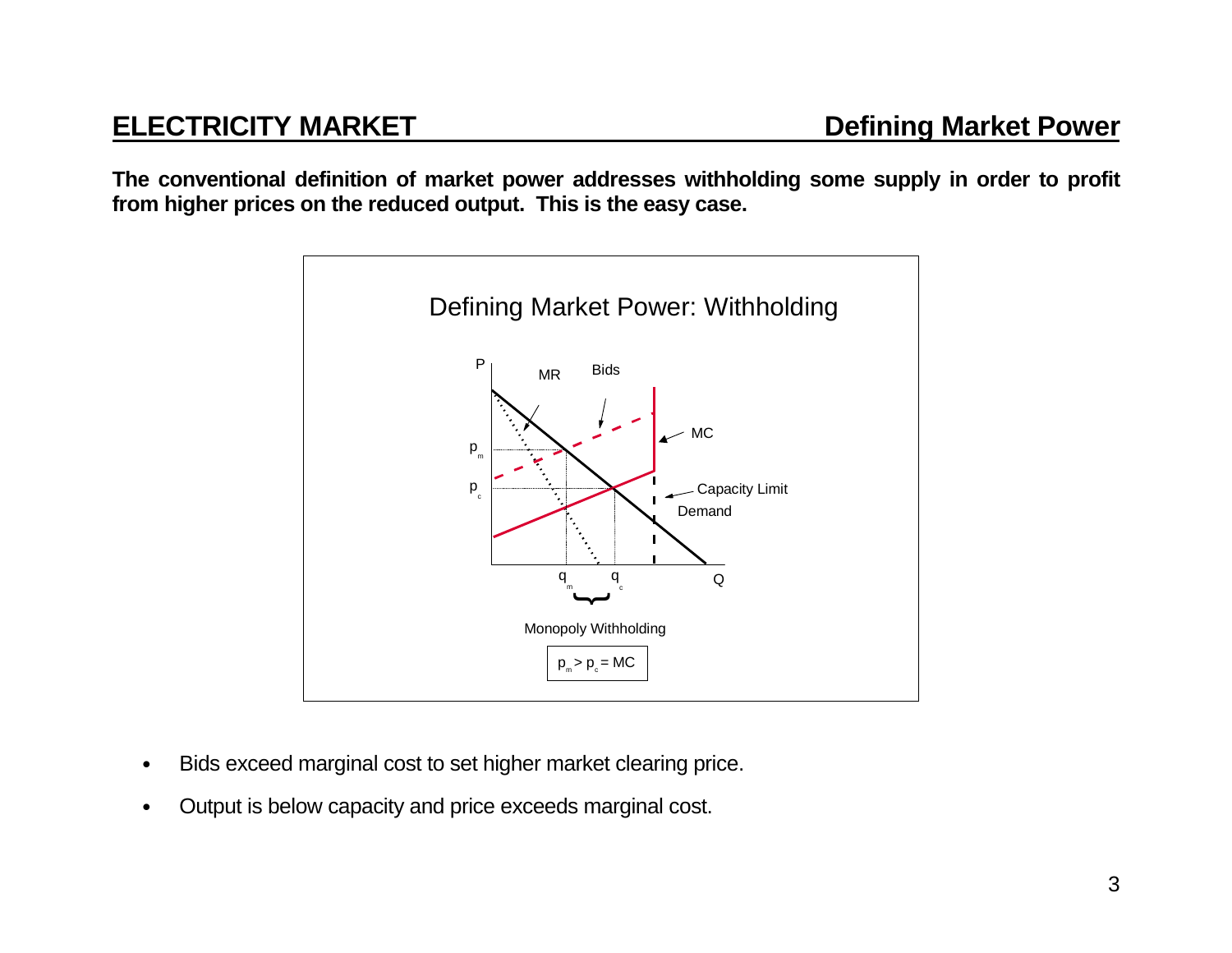**In practice, it may be difficult to define or recognize a significant use of market power. Consider the conditions that arise with opportunity costs.**



- Bids exceed direct marginal cost.
- Output is at capacity with reserves and price exceeds the direct marginal cost.
- Is this an exercise of market power that deserves mitigation?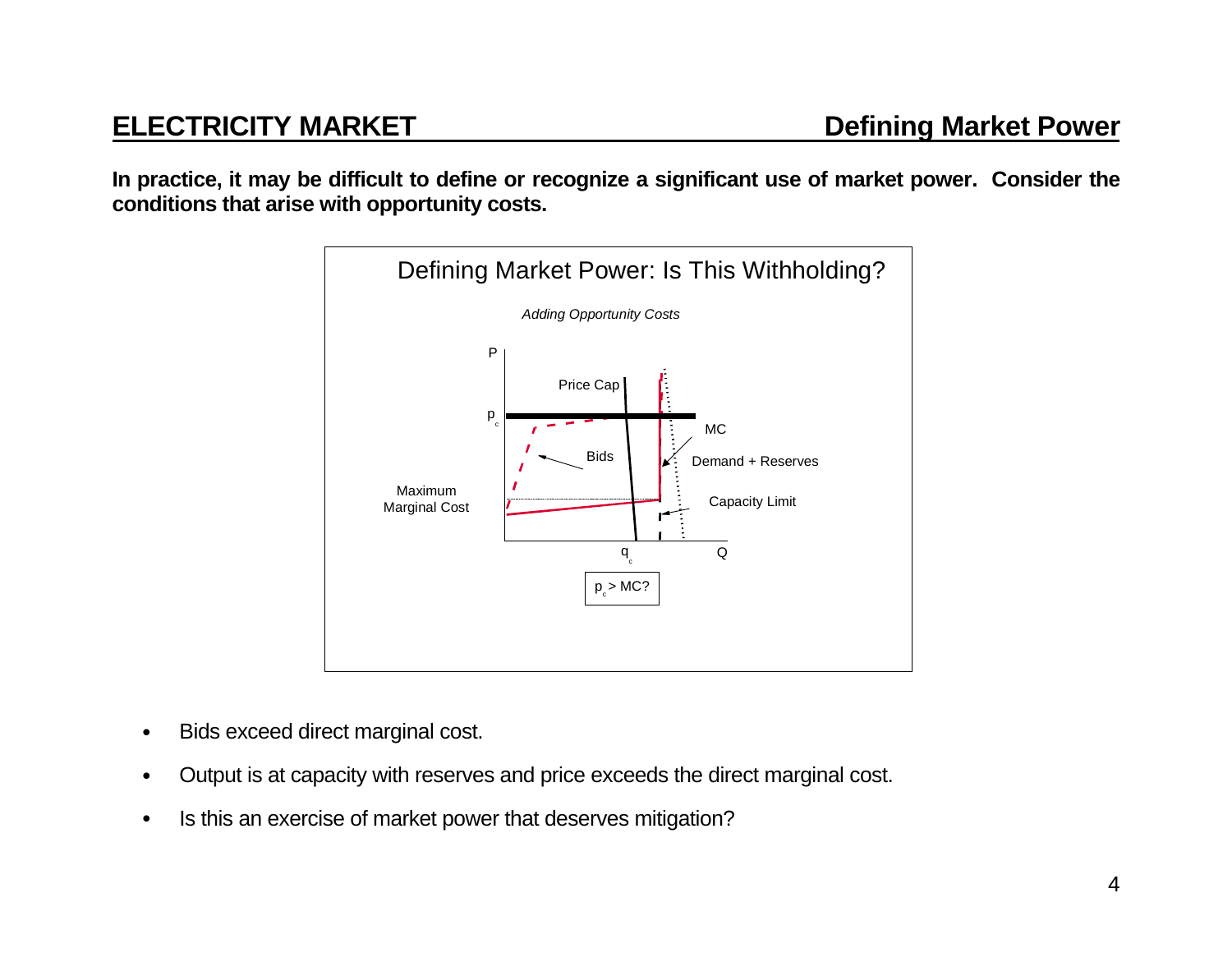**In practice, it may be difficult to define or recognize a significant use of market power. Consider the conditions that arise with cumulative output restrictions.**

Examples: Hydro facilities with limited water storage. Environmental rules.



- Bids exceed direct marginal cost in order to reflect the opportunity cost of cumulative constraint.
- Output is at capacity and price exceeds the direct marginal cost.
- Is this an exercise of market power that deserves mitigation?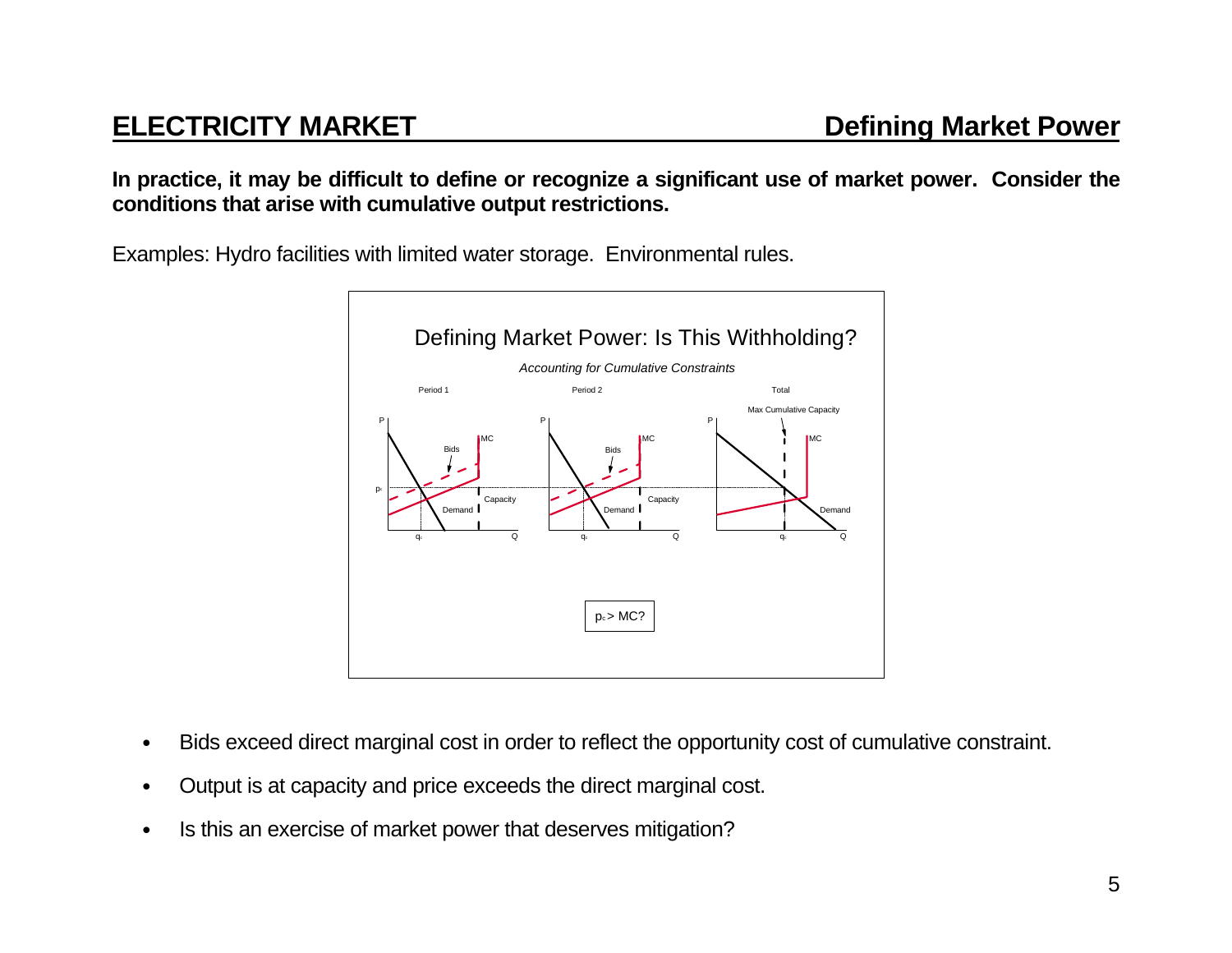**The RTO Millennium Order defines an efficient model for a competitive electricity market.**



**This supports a standard market design. The basic structure should be adapted to develop market power mitigation that is consistent with the transition to a competitive market.**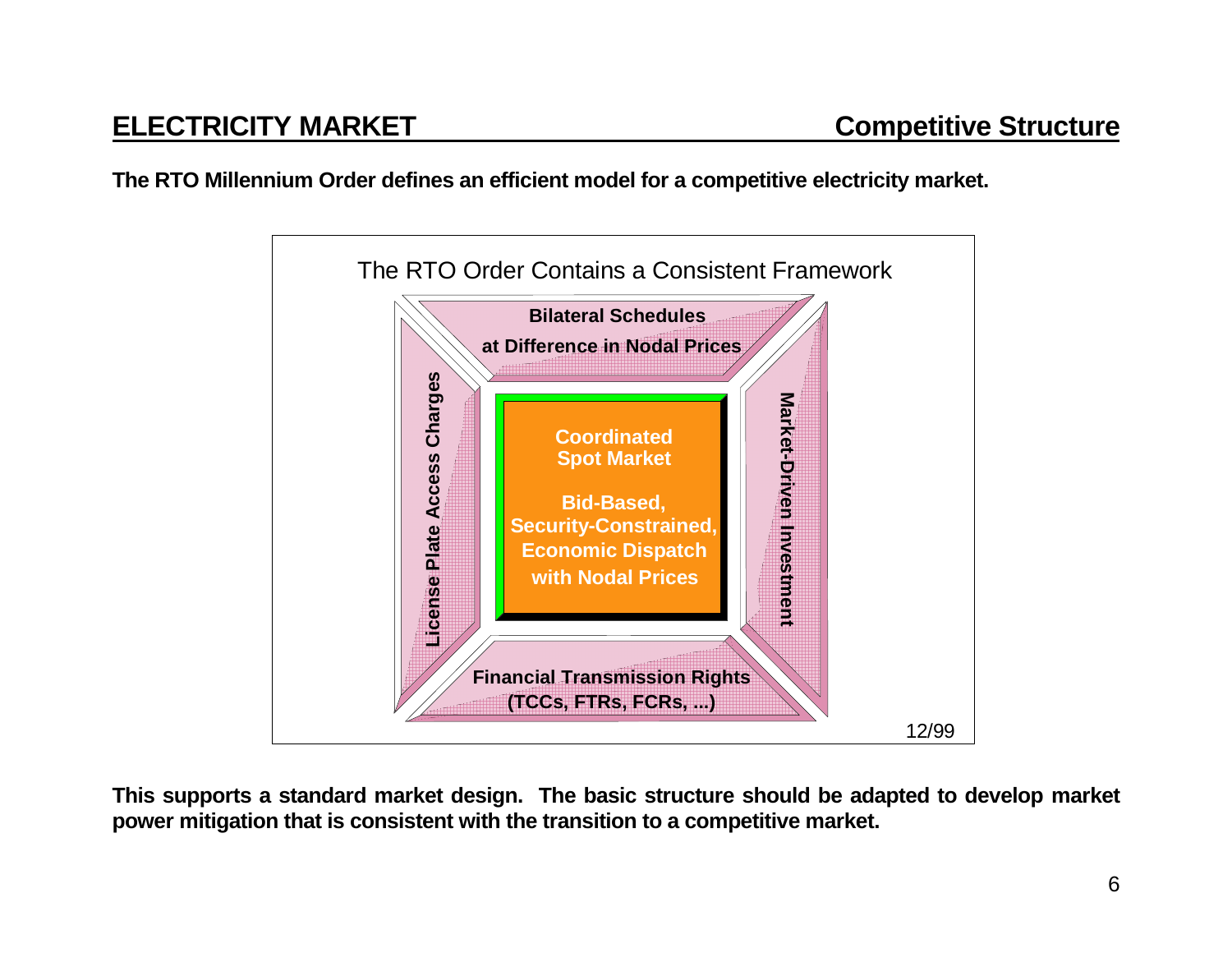**Immediate adoption of a number of the key elements of the long-term market design would help in the transition. Demand side participation would operate to moderate price spikes.**



"The highest priority must therefore go to establishing the essential conditions of an ideally functioning energy market that does not now exist: real-time metering and pricing at least on an hourly basis to a sufficient fraction of the market. Once these are installed, wholesale price spikes will be automatically severely limited, and such spikes as continue would be economically beneficent, in consideration of their effects on both the supply and demand side - inducement of efficient levels of capacity, on the one side, and of conservation, on the other."<sup>1</sup>

Alfred E. Kahn, "The Adequacy of Prospective Returns on Generation Investments Under Price Control Mechanisms," Electricity Journal, March 2002, p. 45.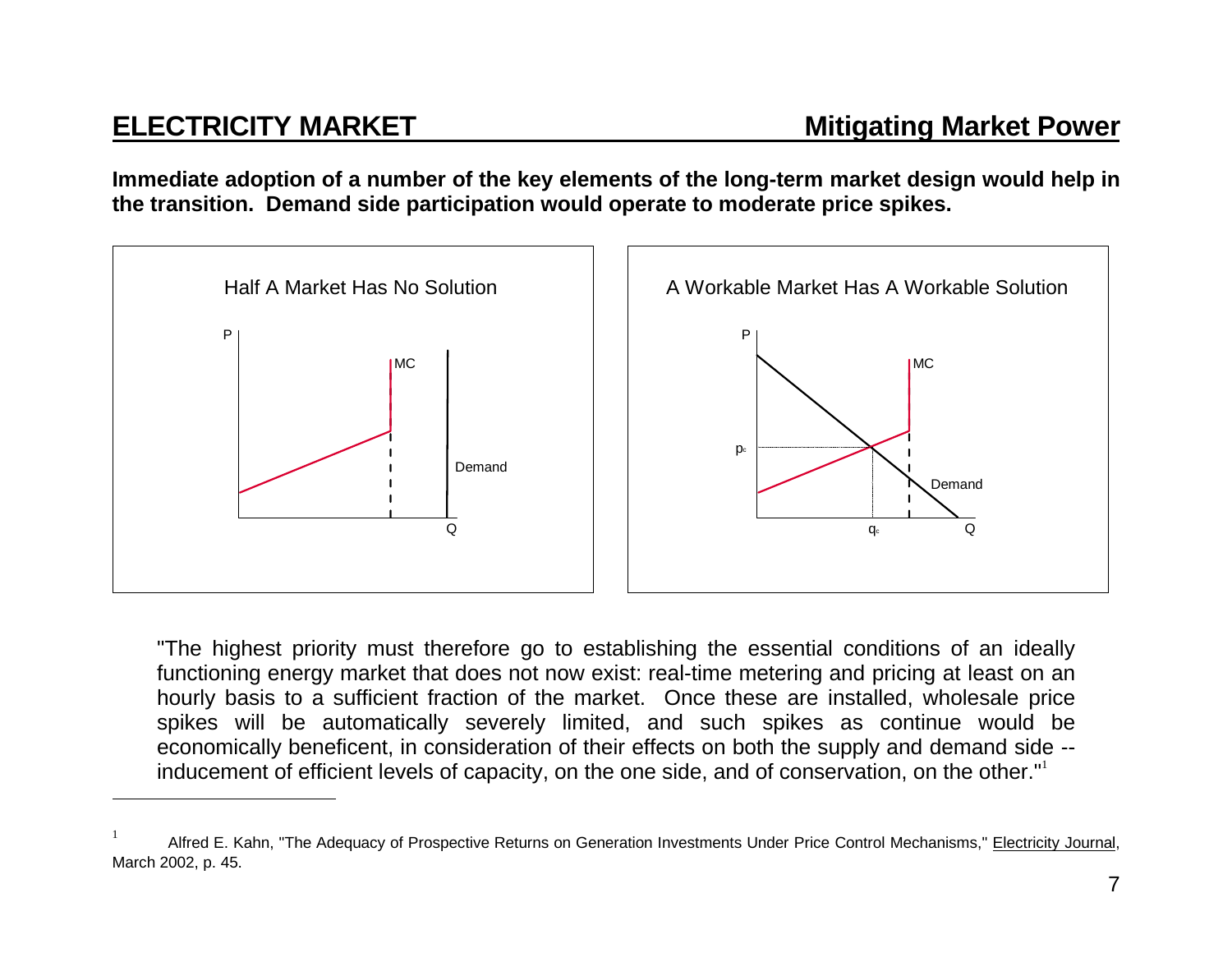## **ELECTRICITY MARKET**

**Within the general market structure of Order 2000 and the Standard Market Design, there are many proposals for mitigating market power as part of a transition to competitive markets.**

- Cost-of-service regulation.
- Divestiture.
- Forward contracts.
- Hard price caps.
- Pay-as-bid auctions.
- Soft price caps.
- Installed Capacity Requirements.
- Bid caps.
- **Ex-post Refunds**

The transition rules must incorporate as much of the critical market design features as possible along with an internally consistent method of moving from the old to the new. Hence, any transition framework should include explicit consideration of how well it is likely to work in a market setting and how it will ensure a transition to an efficient, workable market.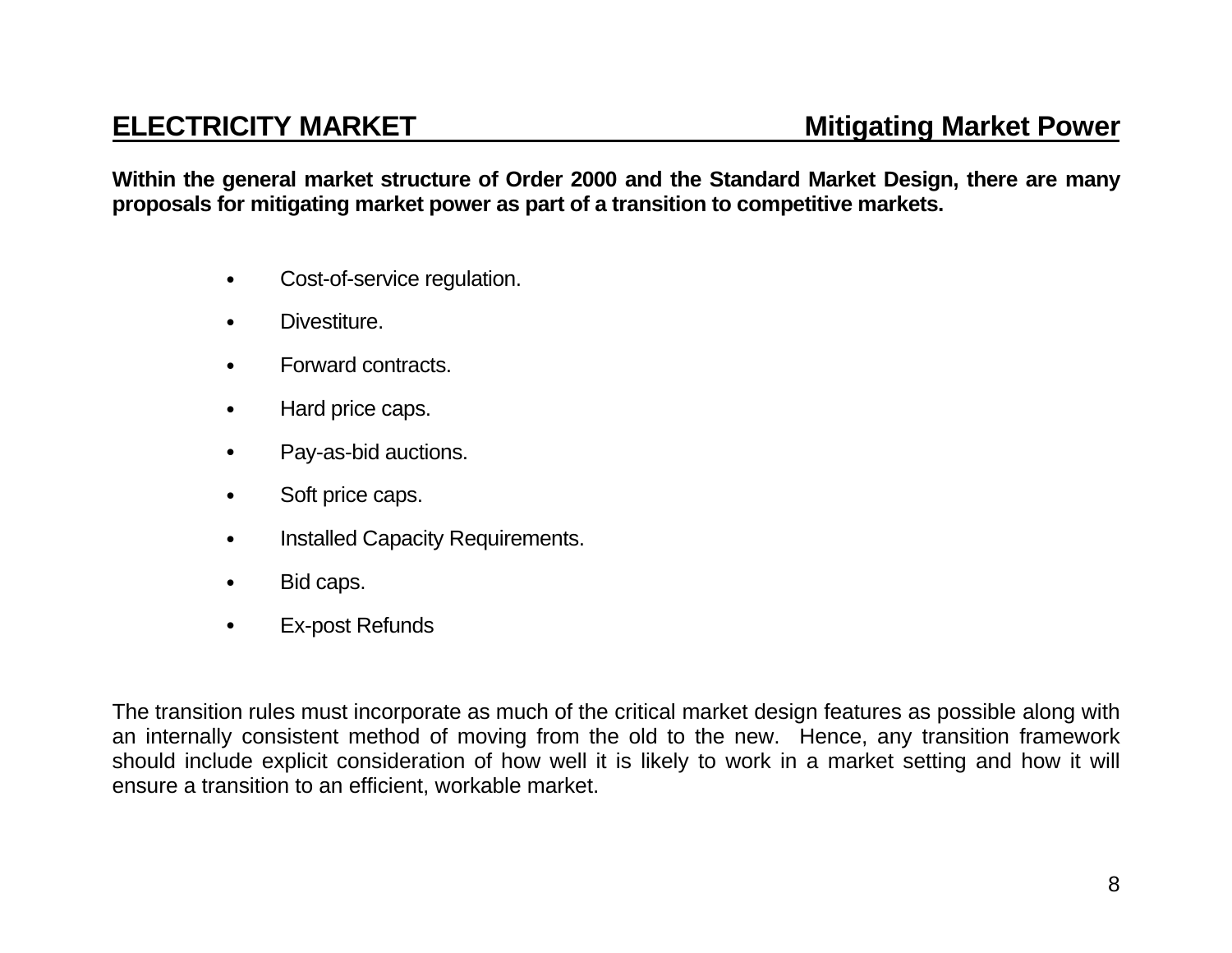## **The most difficult problem is distinguishing good high prices from bad high prices.**

- • **"Just and Reasonable."** In the presence of shortages, high prices can be both efficient and beneficent. Demand will respond, supply will enter, and the market will adjust.
- • **"Unjust and Unreasonable."** In the presence of strategic withholding, high prices are symptoms of a market failure. Regulatory intervention in the short-run targets bad behavior under market rules; or standard anti-trust litigation targets illegal activity.
- • **"Just Unreasonable."<sup>2</sup>** In the presence of bad market design, exacerbated by shortages or transmission constraints, high prices can be perverse outcomes resulting from legal behavior and operation within the market rules.

**Good policy would recognize the difference by, for example, targeting those who exercise market power. And this same policy would exclude:**

- Small Single-plant Suppliers.
- **Energy Limited Facilities.**
- Net Buyers.
- New Entrants.
- Traders in Financial Contracts.

 $2^2$  A California savant. For example, see California Independent System Operator, "Proposed Market Stabilization Plan of the California Independent System Operator Corporation Provided in Response to Letter Order of March 30, 2001, Federal Energy Regulatory Commission, Washington DC, Docket No. EL00-95-012, April 6, 2001, p. 2.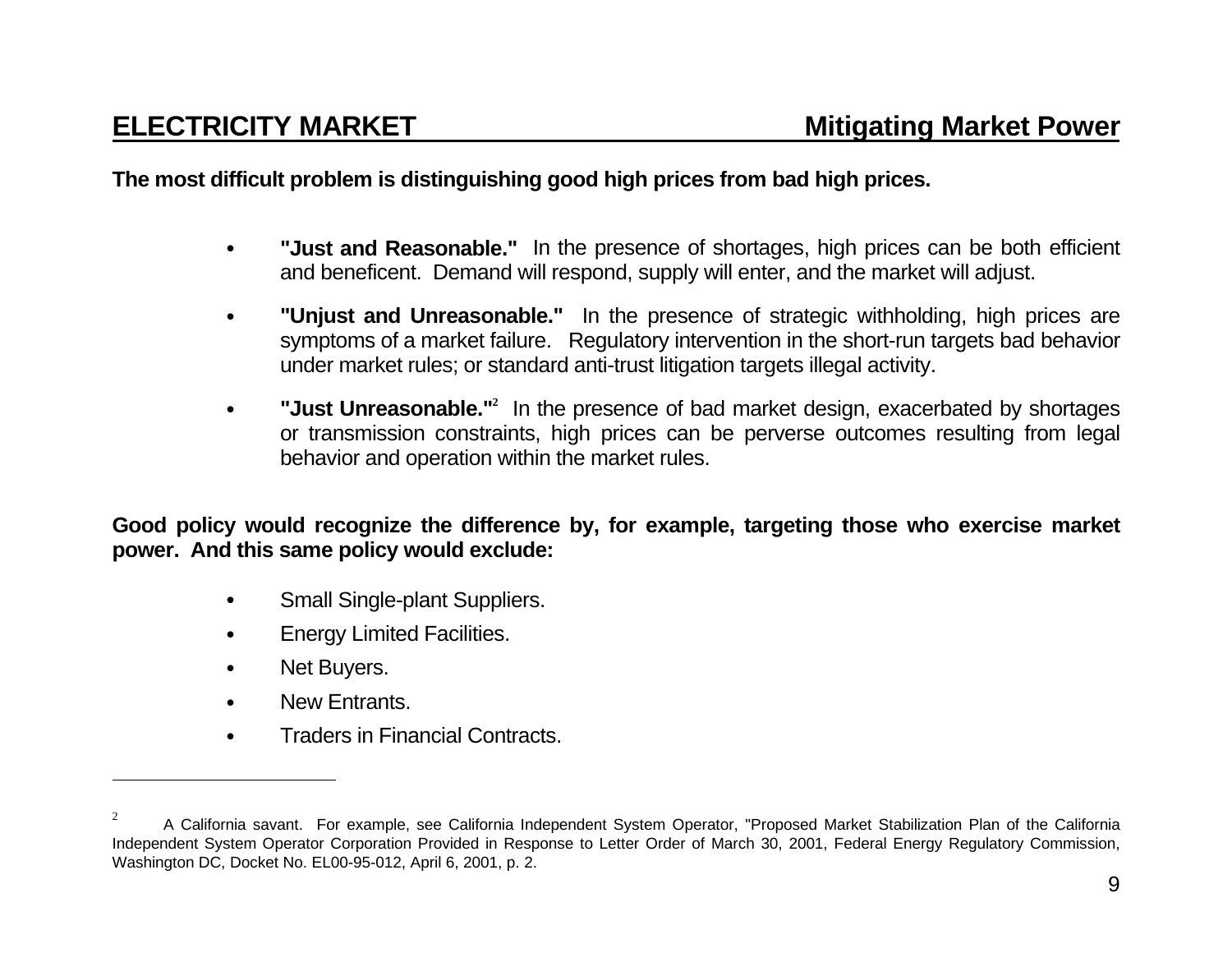**Market power exists in electricity markets and its exercise can produce high prices. Market power mitigation is developing, but recent experience has increased the urgency of the problem**

- Restructured electricity markets can experience price spikes. California saw sustained high prices in 2000-2001.
- Useful prescription of mitigation policy depends on diagnosis of the underlying causes.
- The complexity of electricity markets precludes a simple test of the exercise of market power and creates behavior that appears similar or the same for generators with or without market power.
- The best time for design of market power mitigation policy is before restructuring and sale of generation assets.
- Standard market design and effective demand-side participation on the short-term energy market are necessary conditions for a workably competitive electricity markets.
- Price caps, both hard and soft, create as many problems as they solve. Pay-as-bid auctions produce no benefits relative to a uniform-price auction and create new problems in the electricity market. Capacity requirements precipitate more regulation.
- A combination of divestiture, bid-caps and vesting contracts can provide market power mitigation during a transition, supporting a gradual move to a workably competitive market.
- The details matter, a lot.